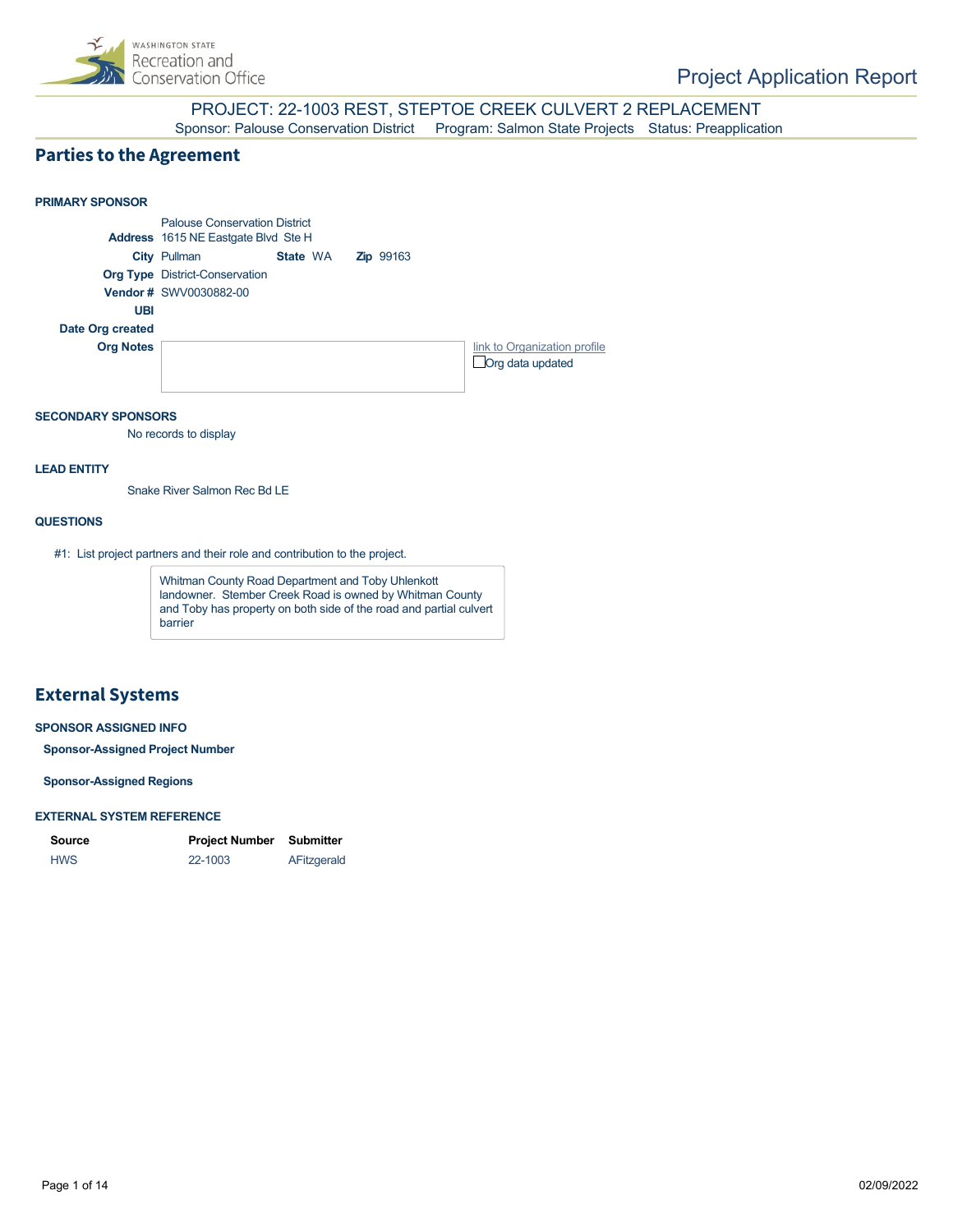# **Project Contacts**

| <b>Contact Name</b><br><b>Primary Org</b>                      | <b>Project Role</b>        | <b>Work Phone</b>      | <b>Work Email</b>       |
|----------------------------------------------------------------|----------------------------|------------------------|-------------------------|
| Alice Rubin<br>Rec. and Conserv. Office                        | <b>Project Manager</b>     | (360) 867-8584         | alice.rubin@rco.wa.gov  |
| <b>Bradley Johnson</b><br><b>Palouse Conservation District</b> | <b>Project Contact</b>     | (509) 332-4101 Ext 106 | Bradleyi@palousecd.org  |
| Ali Fitzgerald<br>Snake River Salmon Rec Bd LE                 | <b>Lead Entity Contact</b> | (509) 382-4115         | ali@snakeriverboard.org |

# **Worksites & Properties**

### **# Worksite Name**

### #1 Steptoe Culvert 2 Replacement

### **Restoration Property Name**

- $\checkmark$ Steptoe Culvert 2 Replacement
- $\checkmark$ Whitman County Road - Steptoe Creek Rd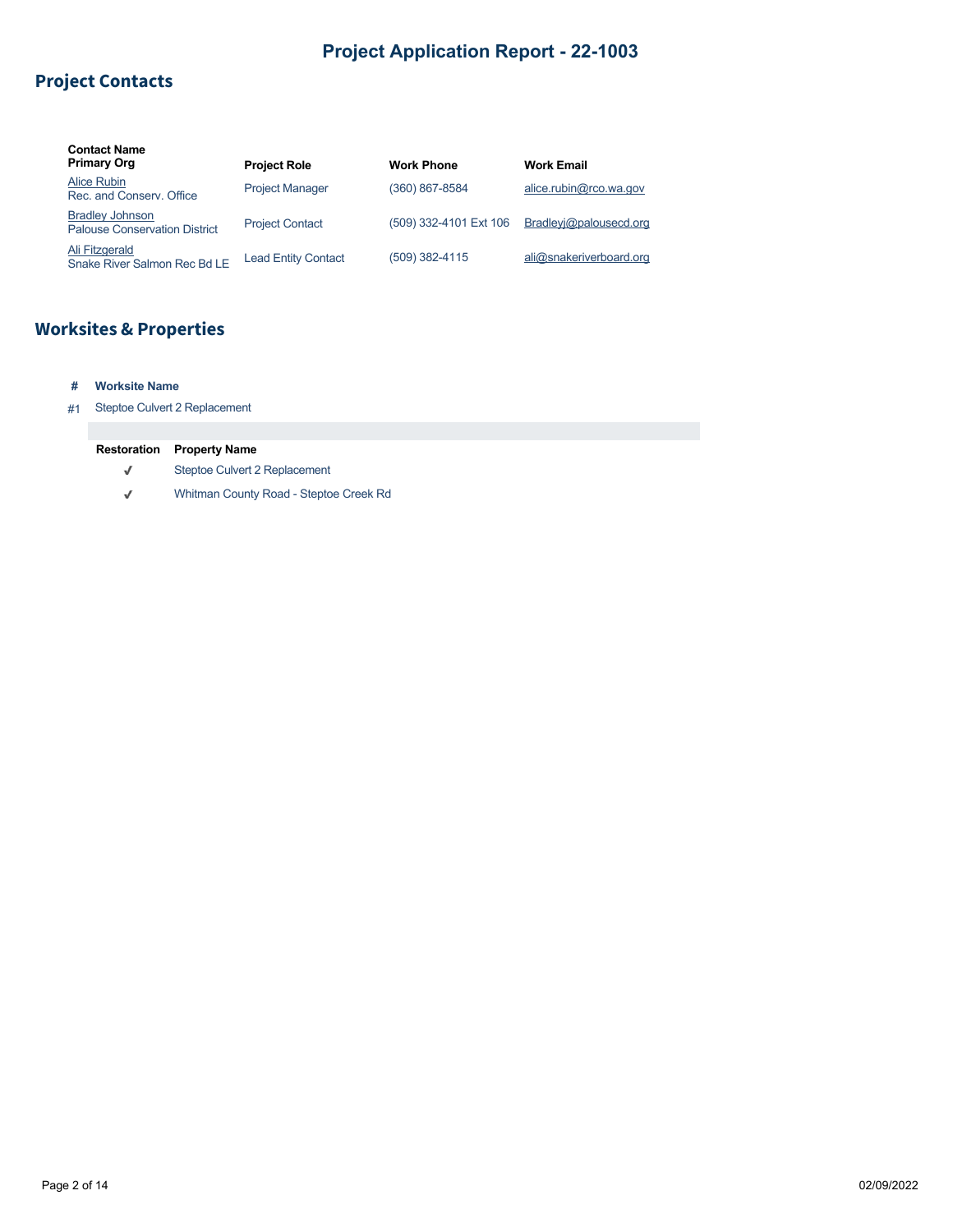## **Worksite Map & Description**

**Worksite #1: Steptoe Culvert 2 Replacement**

### **WORKSITE ADDRESS**

**Street Address** Steptoe Creek Road **City, State, Zip** WA 99403

## **Worksite Details**

### **Worksite #1: Steptoe Culvert 2 Replacement**

### **SITE ACCESS DIRECTIONS**

From west end of Clarkston, WA. Go north across Red Wolf bridge and turn west onto Wawawai Rd and follow Wawawai Rd to Steptoe Creek Road. Turn up Steptoe Creek Road and follow this about four miles until you come to second stream crossing (culvert barrier). This is about 2 miles above the previous purged culvert to bridge project funded by RCO/SRFB.

#### **TARGETED ESU SPECIES**

| <b>Species by ESU</b>                              | <b>Egg Present</b>                                                                                                                                                                                                                                                                                                                                                                                                                                                                    | Juvenile Present Adult Present |  | <b>Population Trend</b> |
|----------------------------------------------------|---------------------------------------------------------------------------------------------------------------------------------------------------------------------------------------------------------------------------------------------------------------------------------------------------------------------------------------------------------------------------------------------------------------------------------------------------------------------------------------|--------------------------------|--|-------------------------|
| Steelhead-Snake River, Asotin<br>Creek, Threatened |                                                                                                                                                                                                                                                                                                                                                                                                                                                                                       | $\checkmark$                   |  | <b>Unknown</b>          |
| Reference or source used                           | WDFW Habitat Surveys - (Mendel et al. 2004) - Brief Assessment of Salmonids and<br>Stream Habitat Conditions in Snake RIver Tributaries of Asotin, Whitman and Garfield<br>Counties in Washington. March 2001 - June 2003 - Final Report. WDFW Fish Program.<br>page 173 Northwest Marine Fisheries Service. 2017. ESA Recovery Plan for Snake River<br>Spring/Summer Chinook Salmon (Oncorhynchus tshawytscha) & Snake River Basin<br>Steelhead (Oncorhynchus mykiss). Portland, OR. |                                |  |                         |

#### **TARGETED NON-ESU SPECIES**

**Species by Non-ESU Notes** 

## No species selected

#### **Questions**

#1: Give street address or road name and mile post for this worksite if available.

Steptoe Creek Road at 1st culvert on county road up from Snake River, approximately 5 miles. About 2 miles past the previous completed perched culvert to bridge funding by RCO/SRFB.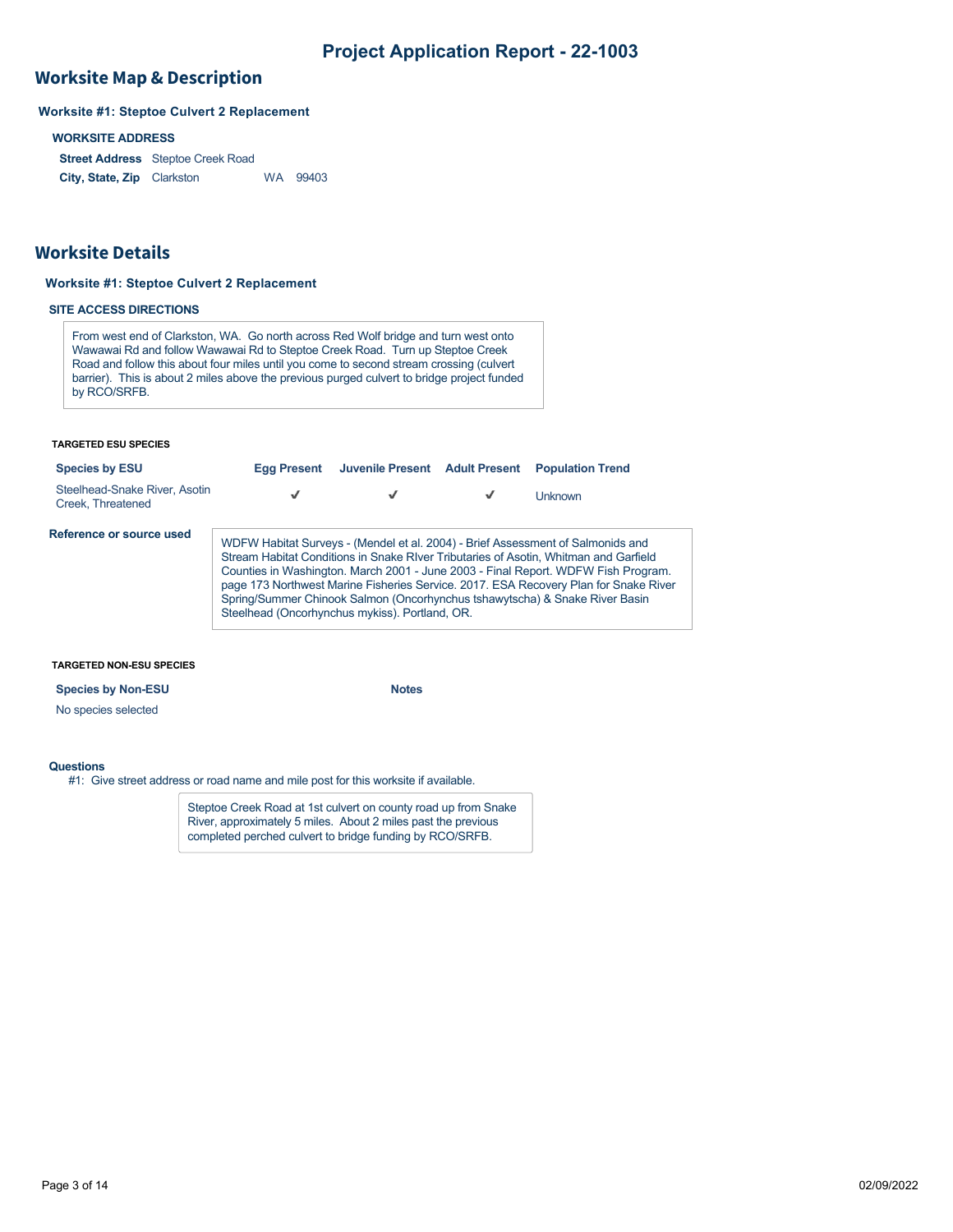## **Project Location**

### **RELATED PROJECTS**

### **Projects in PRISM**

| <b>PRISM</b><br><b>Number</b> | <b>Project Name</b>                                     | <b>Current Status</b> | <b>Relationship Type</b> | <b>Notes</b>                                                                                                        |
|-------------------------------|---------------------------------------------------------|-----------------------|--------------------------|---------------------------------------------------------------------------------------------------------------------|
| 14-1914 P                     | Steptoe Creek Perched Culvert Design &<br>Assessment    | Closed<br>Completed   | <b>Earlier Phase</b>     | 22-1003 is a result of this project and is in an area<br>opened up by perched culvert to bridge project 15-<br>1309 |
| 15-1309 R                     | Steptoe Creek perched culvert<br>replacement            | Closed<br>Completed   | <b>Earlier Phase</b>     | 22-1003 is a result of this project and is in an area<br>opened removing a passage barrier                          |
| 18-2020 R                     | <b>Steptoe Creek Instream Habitat</b><br>Rehabilitation | Closed<br>Completed   | <b>Earlier Phase</b>     | Compliments and adds PALS to area opened up by<br>removing a passage barrier                                        |
| 22-1004 R                     | Steptoe Creek PALS Phase II                             | Preapplication        | <b>Future Phase</b>      | Compliments this project with instream PALS both<br>above and below the partial culvert barrier and adds            |

to number of PALS installed with 18-2020.

#### **Related Project Notes**

#### **Questions**

#1: Project location. Describe the geographic location, water bodies, and the location of the project in the watershed, i.e. nearshore, tributary, main-stem, off-channel, etc.

> Located in the Middle Snake Watershed (WRIA 35), Steptoe Creek is a small tributary to the Snake River located in southeastern Washington. The project is located in a minor spawning area (mSA) for the Lower Snake River steelhead major population group (MPG) that is currently designated as high-risk status. Steptoe Creek is a second order tributary to the Snake River downstream of Clarkston, WA.

#2: How does this project fit within your regional recovery plan and/or local lead entity's strategy to restore or protect salmonid habitat? Cite section and page number.

Snake River Salmon Recovery Plan and 3- 5 Year Work Plan

- #3: Is this project part of a larger overall project? No
- #4: Is the project on State Owned Aquatic Lands? Please contact the Washington State Department of Natural Resources to make a determination. **[Aquatic Districts and Managers](https://www.dnr.wa.gov/programs-and-services/aquatics/aquatic-districts-and-land-managers-map)**

No

## **Property Details**

**Property: Steptoe Culvert 2 Replacement (Worksite #1: Steptoe Culvert 2 Replacement)**

### **Restoration**

### **LANDOWNER**

#### **CONTROL & TENURE**

| Name           | <b>Toby Uhlenkott</b> |  |           |
|----------------|-----------------------|--|-----------|
| <b>Address</b> | 709 West Chestnut     |  |           |
| City           | Genessee              |  |           |
| <b>State</b>   | ID                    |  | Zip 83832 |
| <b>Type</b>    | Private               |  |           |

| <b>Instrument Type</b> | <b>Landowner Agreement</b> |
|------------------------|----------------------------|
| Timing                 | Proposed                   |
| <b>Term Length</b>     | Fixed # of years           |
| # Yrs                  | 10                         |
| <b>Expiration Date</b> | 10/25/2032                 |
| <b>Note</b>            |                            |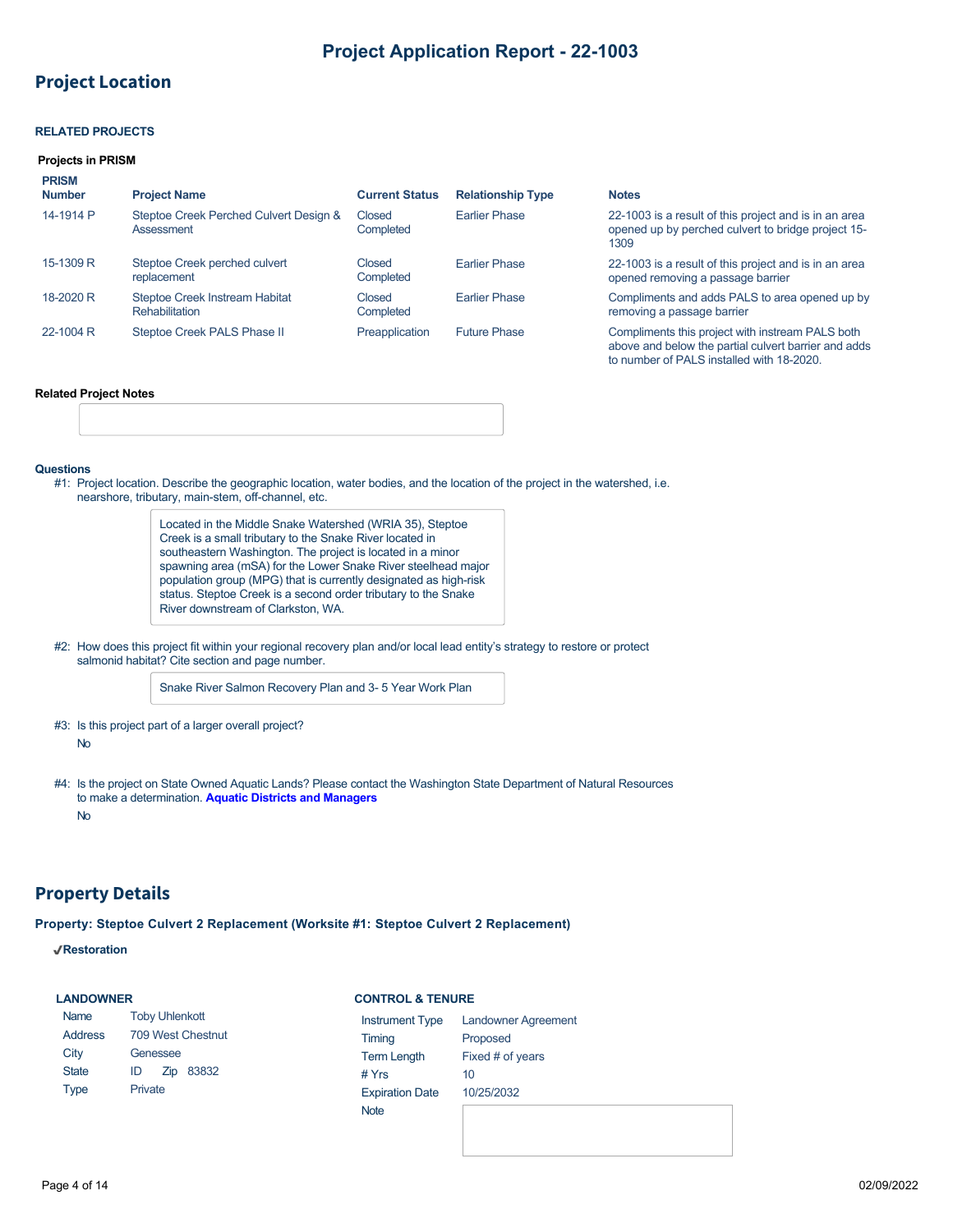#### **Property: Whitman County Road - Steptoe Creek Rd (Worksite #1: Steptoe Culvert 2 Replacement)**

#### **Restoration**

| <b>LANDOWNER</b> |                        | <b>CONTROL &amp; TENURE</b> |                            |
|------------------|------------------------|-----------------------------|----------------------------|
| Name             | <b>Whitman County</b>  | <b>Instrument Type</b>      | <b>Landowner Agreement</b> |
| <b>Address</b>   | 310 N Main St.         | Timing                      | Proposed                   |
| City             | Colfax                 | <b>Term Length</b>          | Fixed # of years           |
| <b>State</b>     | Zip 99111<br><b>WA</b> | # $Yrs$                     | 10                         |
| <b>Type</b>      | Local                  | <b>Expiration Date</b>      | 10/25/2032                 |
|                  |                        | <b>Note</b>                 |                            |
|                  |                        |                             |                            |
|                  |                        |                             |                            |

## **Project Proposal**

#### **Project Description**

The Palouse Conservation District will be working with a Steptoe Creek landowner and the Whitman County Road Department to remove a second culvert barrier on Steptoe Creek Road and replace with an arched culvert. This partial barrier is located upstream of the previously completed Steptoe Creek Perched Culvert Replacement RCO 15-1309 and the same partners will be working on the proposed project. This barrier removal project will benefit the Asotin Creek population of A-run summer steelhead and by removing this culvert barrier for both juvenile and adult steelhead opening up access to an additional 4 miles of mainstem Steptoe Creek. We are proposing a design build (all in one project) since this is not as complex of a design and shorter width of road than previous project.

#### **Project Questions**

#1: Problem statement. What are the problems your project seeks to address? Include the source and scale of each problem. Describe the site, reach, and watershed conditions. Describe how those conditions impact salmon populations. Include current and historic factors important to understand the problems.

> This is the second of two culvert passage barriers for juvenile and adult steelhead (the lower culvert was removed and replaced with a bridge) and this culvert is two miles above the new bridge. This culvert is just as important as the lower project in that it block access for juvenile steelhead to Stewart Canyon. Stewart is a spring feed cool water refugia area above this culvert. By removing this barrier both juveniles and adults will have access to 4 more miles of Steptoe Creek.

#2: Describe the limiting factors, and/or ecological concerns, and limiting life stages (by fish species) that your project expects to address.

> Fish passage is the limiting factor that will be addressed by this barrier removal project. All freshwater lifestages of summer steelhead will benefit from a barrier removal project. Stewart Canyon is above this site and is a cool water refugia area on Steptoe Creek and juvenile below this barrier would have access to Stewart Canyon after removal of the barrier.

#3: What are the project goals? The goal of the project should be to solve identified problems by addressing the root causes. Then clearly state the desired future condition. Include which species and life stages will benefit from the outcome, and the time of year the benefits will be realized. **[Example Goals and Objectives](https://rco.wa.gov/wp-content/uploads/2020/02/SRFB-Goals-and-Objectives-Examples.docx)**

> The goals of the project are to remove an identified fish barrier and open up an additional 4 miles of Steptoe Creek.

#4: What are the project objectives? Objectives support and refine biological goals, breaking them down into smaller steps. Objectives are specific, quantifiable actions the project will complete to achieve the stated goal. Each objective should be SMART (Specific, Measurable, Achievable, Relevant, and Time-bound). **[Example Goals and Objectives](https://rco.wa.gov/wp-content/uploads/2020/02/SRFB-Goals-and-Objectives-Examples.docx)**

#### Objectives: Removal of fish passage barrier

Open up 4 miles of Steptoe Creek for summer steelhead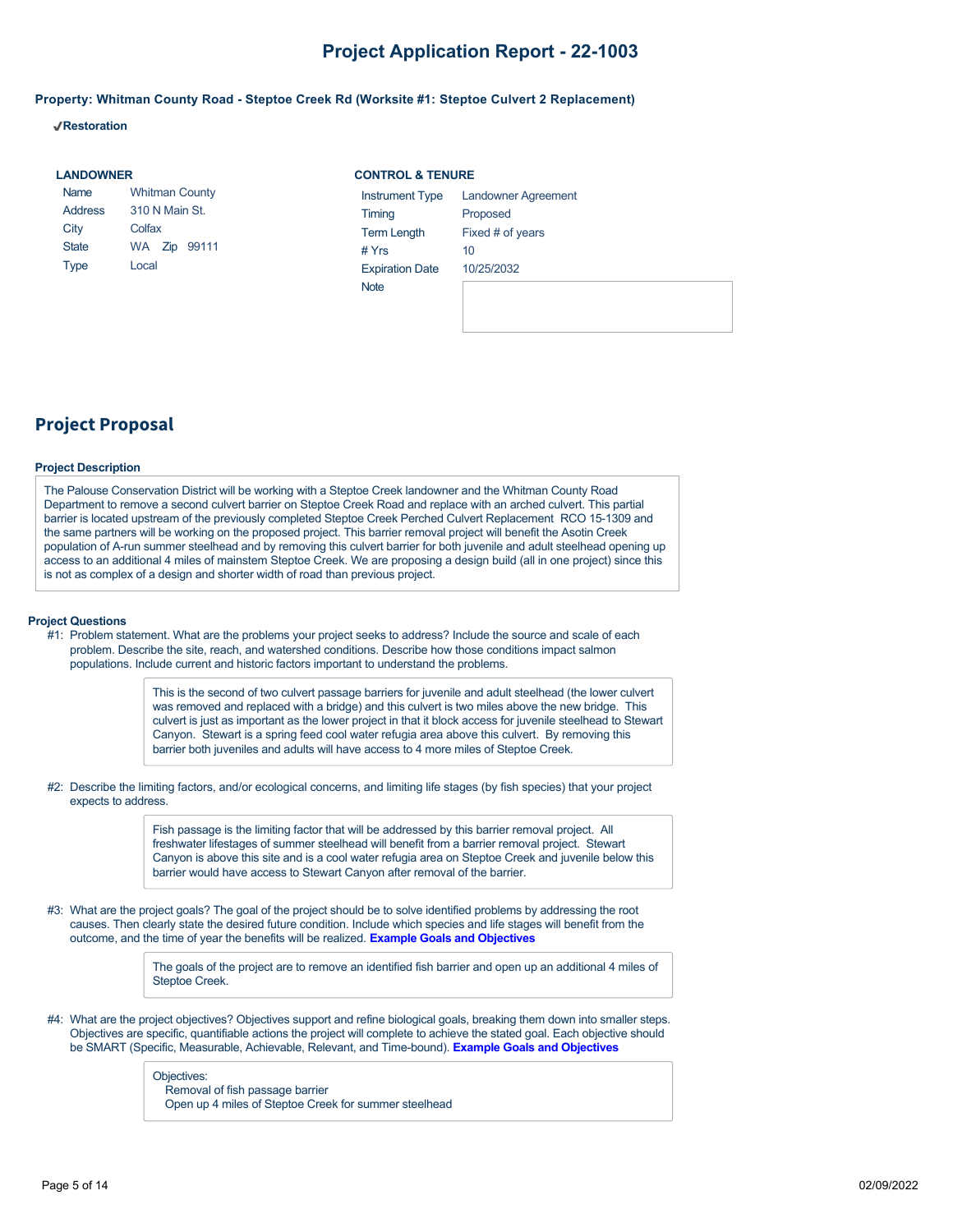#5: Scope of work and deliverables. Provide a detailed description of each project task/element. With each task/element, identify who will be responsible for each, what the deliverables will be, and the schedule for completion.

#### Scope of Work

 Cultural Resource Survey - Brad Johnson Palouse CD Other Permits for the Culvert Project - Whitman County Road Department - Mark Storey Engineering - Whitman County Road Department - Mark Storey Removal of the barrier culvert - Whitman County Road Deparment - Mark Storey Installing the Arched Culvert - Whitman County Road Department - Mark Storey Final Project Report - Brad Johnson Palouse CD

#6: What are the assumptions and physical constraints that could impact whether you achieve your objectives? Assumptions and constrains are external conditions that are not under the direct control of the project, but directly impact the outcome of the project. These may include ecological and geomorphic factors, land use constraints, public acceptance of the project, delays, or other factors. How will you address these issues if they arise?

> There are no assumptions or physical constraints that could impact the objectives. When the barrier is removed and an Arch Culvert is installed we will eliminate the barrier and open up 4 miles of Steptoe Creek to both juvenile and adult steelhead.

#7: How have lessons learned from completed projects or monitoring studies informed this project?

The previous culvert to bridge project with RCO/SRFB funds 2 miles below this site and working with both the same landowner and Whitman County Road Department will benefit this project. Costs have increased since this project, but we will do our best to get this completed within budget and on-time.

#8: Describe the alternatives considered and why the preferred was chosen.

Whitman County wants to go with an arched culvert that will be cheaper than a bridge in this location. Since Whitman Count owns the road, we supported their determination based on the watershed size and the current culvert that is under the county road. The new arched culvert will be sized bigger than the barrier culvert and will allow for fish passage.

#9: How were stakeholders consulted in the development of this project? Identify the stakeholders, their concerns or feedback, and how those concerns were addressed.

> The Palouse Conservation District has worked with most of the landowners in Steptoe Creek watershed and currently the Conservation Reserve Enhancement Program is closed for those above a known barrier for steelhead. Landowners above the barrier are interested in the CREP program and have asked about getting into the program. If this barrier is removed they would be eligible for CREP funding.

#10: Does your project address or accommodate the anticipated effects of climate change? Yes

#10a:How will your project be climate resilient given future conditions?

Access to Stewart Canyon for juvenile steelhead which is a cool water refugia area within Steptoe Canyon will benefit all lifestages of summer steelhead.

#10b:How will your project increase habitat and species adaptability?

This project will open up an additional 4 miles in Steptoe Creek for summer steelhead and as stated above Stewart Canyon has been identified by WDFW as a cool water refugia area for summer steelhead.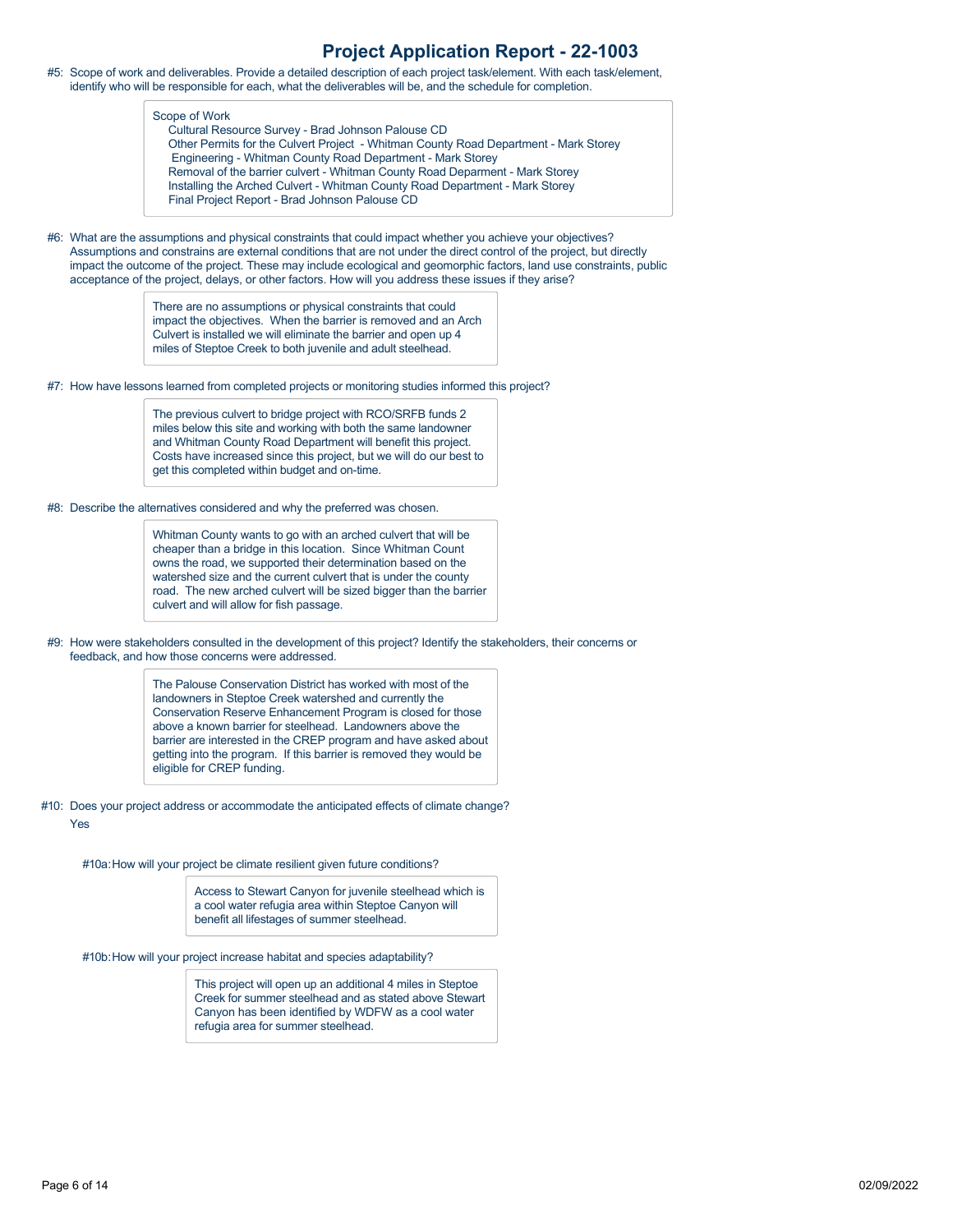#11: Describe the sponsor's experience managing this type of project. Describe other projects where the sponsor has successfully used a similar approach.

> The Palouse CD worked with Whitman County to complete a culvert barrier to bridge with RCO/SRFB funding and it is located about 2 miles below this project. The Whitman County Road Department has put in many bridges and culverts on county roads and we feel blessed that they are willing to work with us on this second project in Steptoe Canyon.

#12: Will veterans (including the veterans conservation corps) be involved in the project? If yes, please describe.

Yes

Palouse Conservation District has a Veteran Conservation Corps program and we will bring the member out during construction.

## **Restoration Supplemental**

- #1: What level of design (per Appendix D) have you completed? Please attach. **Conceptual** 
	- #1a: What level of design will be produced prior to construction? **Preliminary**
- #2: Will (or did) a licensed professional engineer design the project? Yes
- #3: Does the project include measures to stabilize an eroding stream bank? No
- #4: Is the primary activity of the project invasive species removal? No
- #5: Is the primary activity of the project riparian planting? No
- #6: Describe the steps you will take to minimize the introduction of invasive species during construction and restoration. Consider how you will use un-infested materials and clean equipment entering and leaving the project area.

The Whitman County Road Department will take all precautions to minimize introduction of invasive species during construction with all the equipment that will be used to removed the partial barrier and install the new arched culvert

#7: Describe the long-term stewardship and maintenance obligations for the project.

The Whitman County Road Department will maintain the county road and ensure that the arched culvert is functioning as designed after completion of the project

# **Restoration Metrics**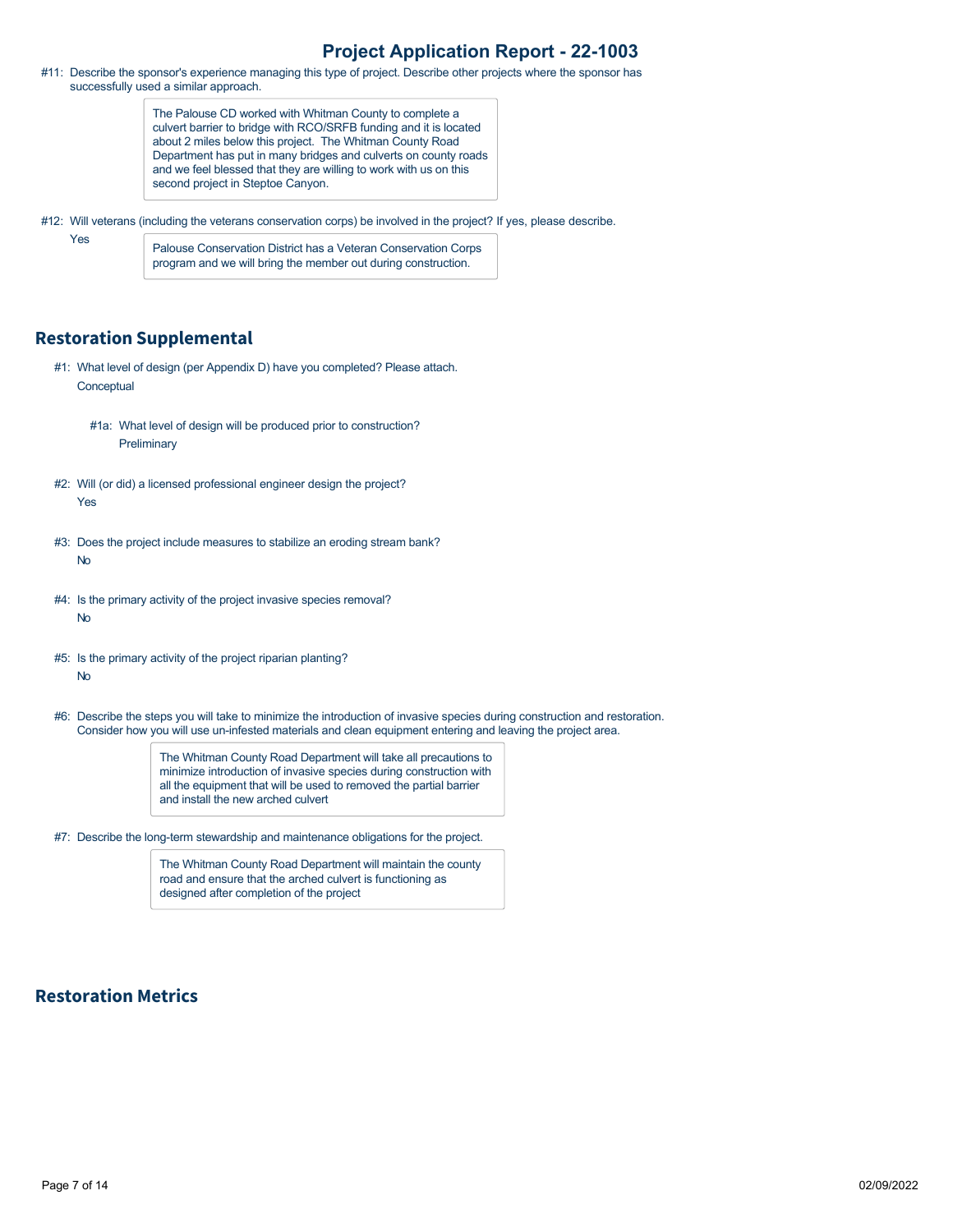| Worksite: Steptoe Culvert 2 Replacement (#1)                             |                                                                                                                                                                                                                                                                                                                                                                                           |
|--------------------------------------------------------------------------|-------------------------------------------------------------------------------------------------------------------------------------------------------------------------------------------------------------------------------------------------------------------------------------------------------------------------------------------------------------------------------------------|
| Miles of Stream and/or Shoreline Treated or Protected (C.0.b)            | 0.01                                                                                                                                                                                                                                                                                                                                                                                      |
| Project Identified In a Plan or Watershed Assessment (C.0.c)             | Northwest Marine Fisheries Service. 2017.<br><b>ESA Recovery Plan for Snake River</b><br>Spring/Summer Chinook Salmon<br>(Oncorhynchus tshawytscha) & Snake River<br>Basin Steelhead (Oncorhynchus mykiss).<br>Portland, OR.                                                                                                                                                              |
| Priority in Recovery Plan                                                | This project is identified in the Snake River<br>Salmon Recovery 3-5 Year Regional<br>Provisional Work Plan; 35-Habitat<br>Complexity Restoration: Installation of high<br>densities of large woody debris mimic<br>natural processes that lead to the<br>development of pools, structural refuge for<br>juvenile salmonids, and sorted gravel bars<br>for adult salmonid spawning areas. |
| Type Of Monitoring (C.0.d.1)                                             | None                                                                                                                                                                                                                                                                                                                                                                                      |
| Monitoring Location (C.0.d.2)                                            | No monitoring completed                                                                                                                                                                                                                                                                                                                                                                   |
| <b>FISH PASSAGE IMPROVEMENT</b>                                          |                                                                                                                                                                                                                                                                                                                                                                                           |
| Miles Of Stream Made Accessible (SRFB) (C.2.b.1)                         | 4.00                                                                                                                                                                                                                                                                                                                                                                                      |
| Habitat made accessible (2489)                                           | Stuart Canyon is a cold water refugia area<br>with springs that provide year round flows.<br>Opening this partial barrier for juvenile use<br>in Stewart Canyon during the summer will<br>benefit juvenile steelhead                                                                                                                                                                      |
| Additional barriers (2490)                                               | No downstream barriers and there are no<br>other barriers identified for steelhead<br>above this location                                                                                                                                                                                                                                                                                 |
| Type Of Barrier (C.2.b.3)                                                | Culvert                                                                                                                                                                                                                                                                                                                                                                                   |
| Number of blockages / impediments / barriers impeding passage (C.2.b.4)  | $\mathbf{1}$                                                                                                                                                                                                                                                                                                                                                                              |
| Describe the current barrier (2486)                                      | This is a culvert that was installed in the<br>70's that is steep and has a velocity barrier<br>for juveniles and possible barrier during<br>higher flows in spring for adult steelhead                                                                                                                                                                                                   |
| Passage problem (2487)                                                   | Velocity<br>Slope                                                                                                                                                                                                                                                                                                                                                                         |
| Passability (2488)                                                       | 33% (Partial)                                                                                                                                                                                                                                                                                                                                                                             |
| Culvert installed or improved (C.2.f.1)                                  |                                                                                                                                                                                                                                                                                                                                                                                           |
| Total cost for Culvert installed or improved                             | \$234,000                                                                                                                                                                                                                                                                                                                                                                                 |
| Number of culverts (C.2.f.2)                                             | 1                                                                                                                                                                                                                                                                                                                                                                                         |
| Miles of stream made accessible by culvert installation/repair (C.2.f.3) | 4.00                                                                                                                                                                                                                                                                                                                                                                                      |
| Correction option (2491)                                                 |                                                                                                                                                                                                                                                                                                                                                                                           |
| <b>CULTURAL RESOURCES</b>                                                |                                                                                                                                                                                                                                                                                                                                                                                           |
| <b>Cultural resources</b>                                                |                                                                                                                                                                                                                                                                                                                                                                                           |
| <b>Total cost for Cultural resources</b>                                 | \$10,000                                                                                                                                                                                                                                                                                                                                                                                  |
| Acres surveyed for cultural resources                                    | 0.01                                                                                                                                                                                                                                                                                                                                                                                      |
| <b>PERMITS</b>                                                           |                                                                                                                                                                                                                                                                                                                                                                                           |
| <b>Obtain permits</b>                                                    |                                                                                                                                                                                                                                                                                                                                                                                           |
| Total cost to Obtain permits                                             | \$5,000                                                                                                                                                                                                                                                                                                                                                                                   |
| Number of permits required for implementation of project                 | 2                                                                                                                                                                                                                                                                                                                                                                                         |
| <b>ARCHITECTURAL &amp; ENGINEERING</b>                                   |                                                                                                                                                                                                                                                                                                                                                                                           |
| <b>Architectural &amp; Engineering (A&amp;E)</b>                         |                                                                                                                                                                                                                                                                                                                                                                                           |
| Total cost for Architectural & Engineering (A&E)                         | \$44,000                                                                                                                                                                                                                                                                                                                                                                                  |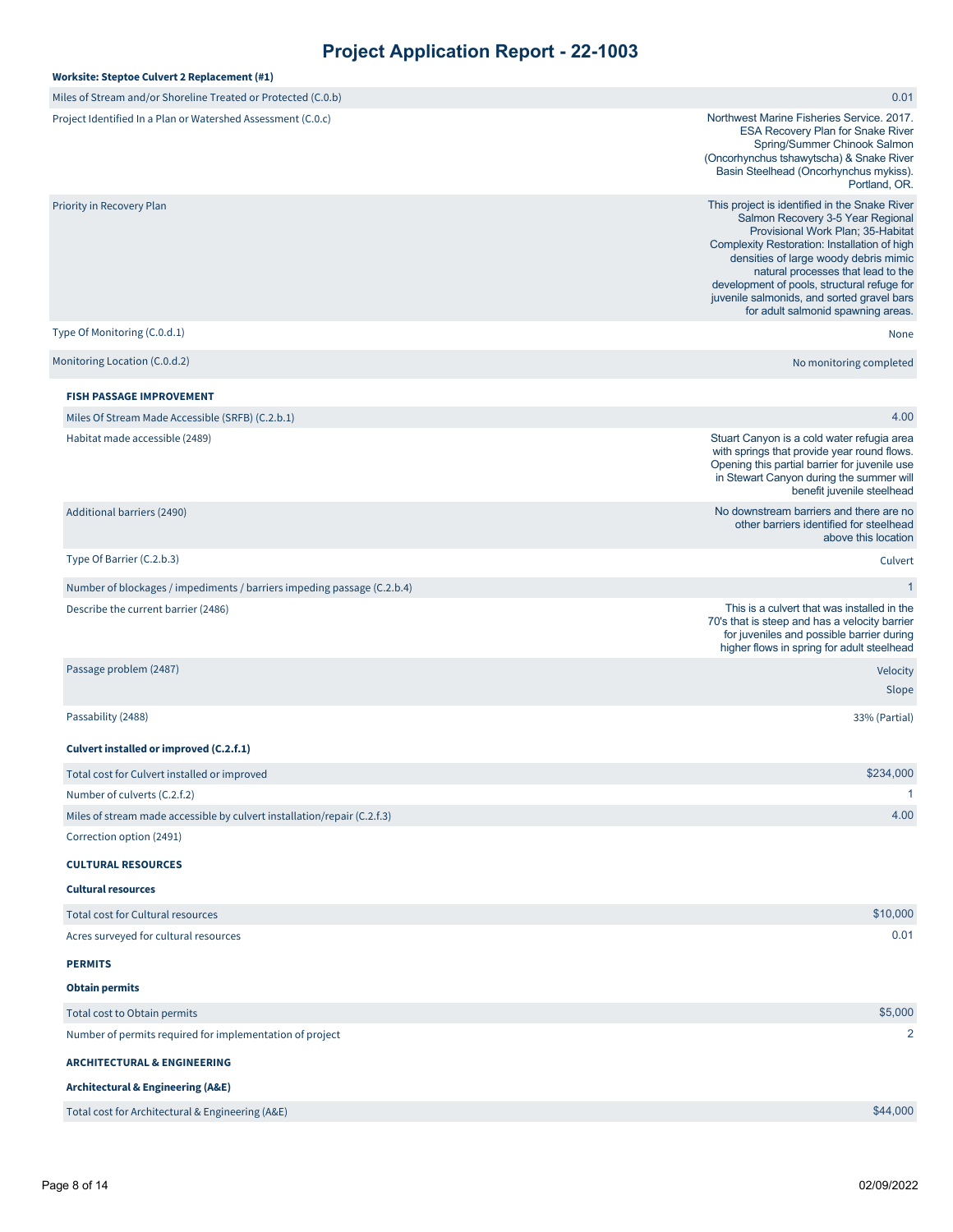# **Overall Project Metrics**

**COMPLETION DATE**

Projected date of completion 9/30/2025

# <span id="page-8-0"></span>**Restoration Cost Estimates**

### **Worksite #1: Steptoe Culvert 2 Replacement**

| Category                                | <b>Work Type</b>                              | <b>Estimated Cost</b> | Note |
|-----------------------------------------|-----------------------------------------------|-----------------------|------|
| <b>Cultural Resources</b>               | Cultural resources                            | \$10,000              |      |
| Fish Passage Improvement                | Culvert installed or improved<br>(C.2.f.1)    | \$234.000             |      |
| <b>Permits</b>                          | Obtain permits                                | \$5,000               |      |
|                                         | Subtotal:                                     | \$249,000             |      |
| Admin, Architecture, and<br>Engineering |                                               | \$44,000              |      |
|                                         | <b>Total Estimate For Worksite:</b>           | \$293,000             |      |
| <b>Summary</b>                          |                                               |                       |      |
|                                         | <b>Total Estimated Costs Without</b><br>AA&E: | \$249.000             |      |
|                                         | Total Estimated AA&E:                         | \$44,000              |      |
|                                         | <b>Total Estimated Restoration Costs:</b>     | \$293,000             |      |

## **Cost Summary**

|                                      | <b>Estimated Cost</b> | <b>Project</b> % | Admin/AA&E % |
|--------------------------------------|-----------------------|------------------|--------------|
| <b>Restoration Costs</b>             |                       |                  |              |
| Restoration                          | \$249,000             |                  |              |
| Admin, Architecture, and Engineering | \$44,000              |                  | 17.67 %      |
| <b>SUBTOTAL</b>                      | \$293,000             | 100.00 %         |              |
| <b>Total Cost Estimate</b>           | \$293,000             | 100.00 %         |              |

# **Funding Request and Match**

| <b>FUNDING PROGRAM</b>       |                                          |                     |                                      |
|------------------------------|------------------------------------------|---------------------|--------------------------------------|
| <b>Salmon State Projects</b> | \$249,000<br>84.98%                      |                     |                                      |
| <b>SPONSOR MATCH</b>         |                                          |                     |                                      |
| <b>Donated Paid Labor</b>    | <b>Sponsor Payroll</b>                   |                     |                                      |
| Amount                       |                                          |                     | \$44,000.00                          |
| <b>Funding Organization</b>  |                                          |                     | <b>Palouse Conservation District</b> |
|                              | Match Total:                             | \$44,000<br>15.02 % |                                      |
|                              | Total Funding Request (Funding + Match): | \$293,000 100.00 %  |                                      |

# **Questions**

#1: Explain how you determined the cost estimates

Working with Whitman County Road Department who owns the road and they want to install and arched culvert in place of the partial barrier culvert that is current at this location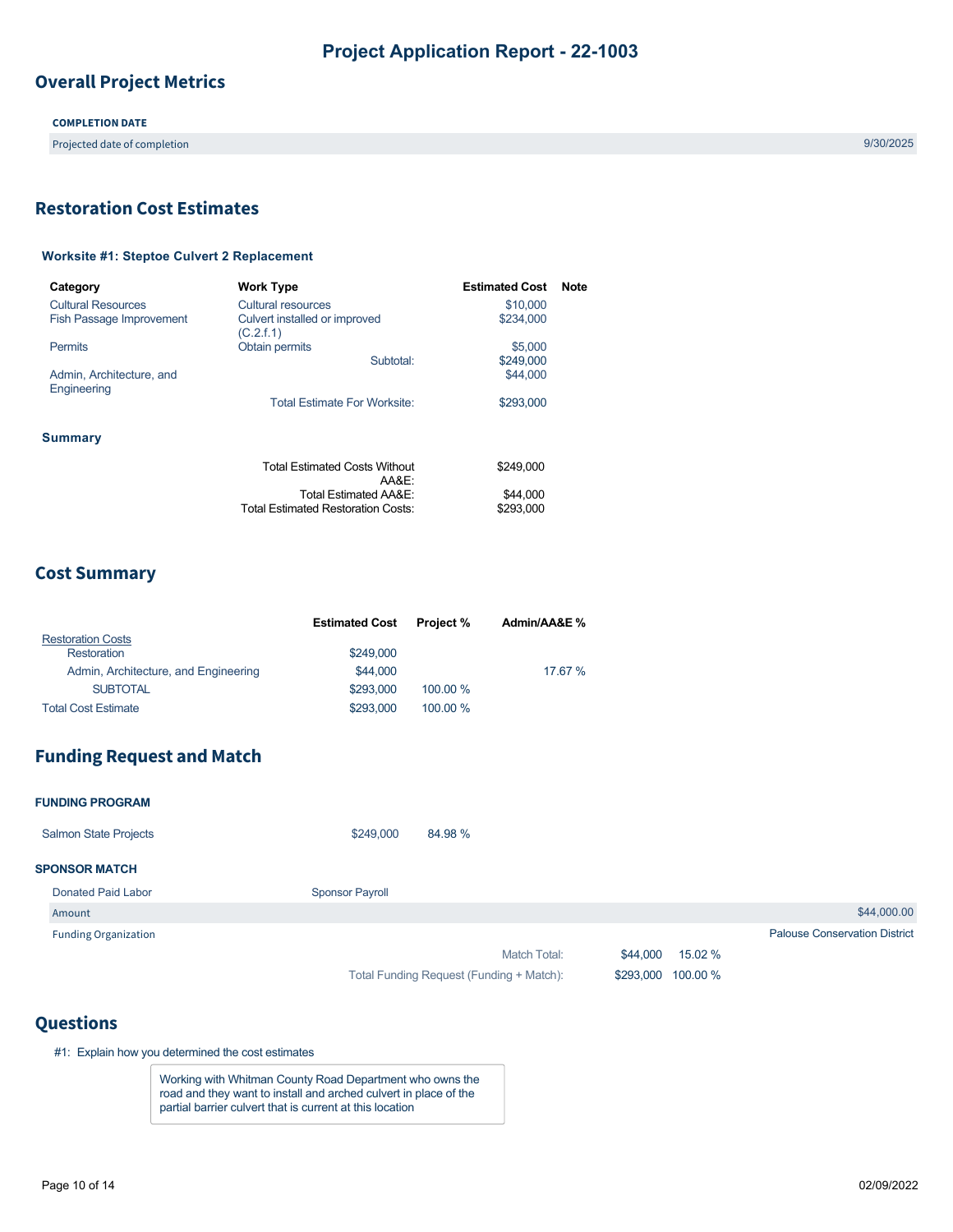## **Cultural Resources**

#### **Worksite #1: Steptoe Culvert 2 Replacement**

#1: Provide a description of the project actions at this worksite (acquisition, development and/or restoration activities that will occur as a part of this project)

> A purged culvert will be replace with an arched culvert to provide steelhead passage for an additional 4 miles on Steptoe Creek

#2: Describe all ground disturbing activities (length, width and depth of disturbance and equipment utilized) that will take place in the Area of Potential Effect (APE). Include the location of any construction staging or access roads associated with your project that will involve ground disturbance.

> Whitman County Road Department will close Steptoe Canyon Road during construction. The old culvert will be removed and replaced with an arched culvert. The fill around the old culvert will be used around the new culvert and the only digging will occur within the road bed to get the old culvert out and install the new arched culvert.

#3: Describe any planned ground disturbing pre-construction/restoration work. This includes geo-technical investigation, fencing, demolition, decommissioning roads, etc.

> We anticipate this section of stream being dry during construction, but geo-technical investigations and sediment fencing will be completed to stop any sediment from entering Steptoe Creek

#4: Describe the existing project area conditions. The description should include existing conditions, current and historic land uses and previous excavation/fill (if depths and extent is known, please describe).

> This partial barrier is located on Steptoe Creek Road, which is owned by Whitman County. It is used by farmers and ranchers who live and work in this canyon. It is a gravel road that is not heavily utilized, but the general public also uses this county road.

- #5: Will a federal permit be required to complete the scope of work on the project areas located within this worksite? Unknown
- #6: Are you utilizing Federal Funding to complete the scope of work? This includes funds that are being shown as match or not.

No

#7: Do you have knowledge of any previous cultural resource review within the project boundaries during the past 10 years?

No

- #8: Is the worksite located within an existing park, wildlife refuge, natural area preserve, or other recreation or habitat site? No
- #9: Are there any structures over 45 years of age within this worksite? This includes structures such as buildings, tidegates, dikes, residential structures, bridges, rail grades, park infrastructure, etc. No

## **Project Permits**

| <b>Permits and Reviews</b> | <b>Issuing Organization</b> | <b>Applied Date</b> | <b>Received Date</b> | <b>Expiration Date</b> | Permit# |
|----------------------------|-----------------------------|---------------------|----------------------|------------------------|---------|
| No permit data available.  |                             |                     |                      |                        |         |

## **Permit Questions**

#1: Are you planning on using the federal permit streamlining process? **[Limit 8](https://rco.wa.gov/wp-content/uploads/2019/10/SAL-PermitStreamFactSheet.pdf)**

Page 12 of 14 02/09/2022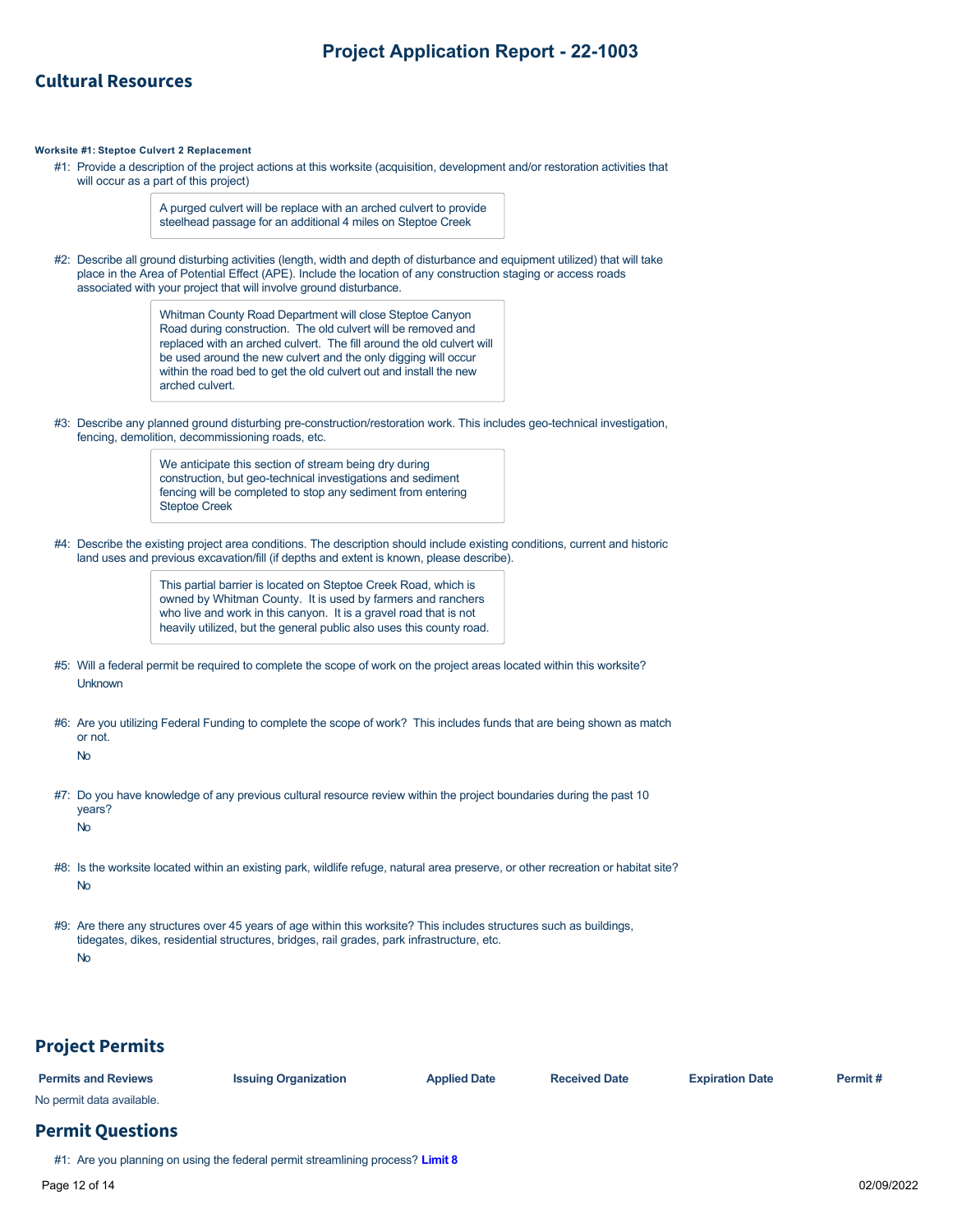# **Attachments**

| <b>Required Attachments</b>                | 3 out of 6 done |
|--------------------------------------------|-----------------|
| <b>Applicant Resolution/Authorizations</b> |                 |
| <b>Cost Estimate</b>                       | J               |
| Landowner acknowledgement form             |                 |
| <b>Map: Restoration Worksite</b>           | ✓               |
| Photo                                      | J               |
| <b>RCO Fiscal Data Collection Sheet</b>    |                 |

## **PHOTOS (JPG, GIF)**



### **PROJECT DOCUMENTS AND PHOTOS**

Project Documents and Photos

| File<br><b>Type</b> | <b>Attach</b><br><b>Date</b> | <b>Attachment Type</b>           | Title                                                     | <b>Person</b>   | <b>File Name, Number</b><br><b>Associations</b>                   | <b>Shared</b> |
|---------------------|------------------------------|----------------------------------|-----------------------------------------------------------|-----------------|-------------------------------------------------------------------|---------------|
| × ≣                 | 02/09/2022                   | <b>Cost Estimate</b>             | Proj22-1003Costs.xlsx                                     | <b>BradlevJ</b> | Proj22-1003Costs.xlsx, 499937                                     | √             |
| $w \equiv$          | 02/09/2022                   | Map: Restoration Worksite        | 2022Steptoe Creek Culvert Barrier to<br>Arch Culvert.docx | BradleyJ        | 2022Steptoe Creek Culvert Barrier to<br>Arch Culvert.docx, 499935 |               |
| $\infty$            | 02/09/2022                   | Photo                            | SteptoeCulvert looking upstream.jpg                       | BradleyJ        | SteptoeCulvert looking upstream.jpg,<br>499934                    |               |
| $\triangle^{\circ}$ | 02/09/2022                   | Photo                            | SteptoeCulvert looking<br>upstreamcloseup.jpg             | BradleyJ        | SteptoeCulvert looking<br>upstreamcloseup.jpg, 499933             |               |
| $\infty$            | 02/09/2022                   | Photo                            | SteptoeCulvertOutletdownstreamview.jpg                    | BradleyJ        | SteptoeCulvertOutletdownstreamview.jpg,<br>499932                 | J             |
| $\Delta^{\circ}$    | 02/09/2022                   | Photo                            | SteptoePALSIIbelowculvert.jpg                             | BradleyJ        | SteptoePALSIIbelowculvert.jpg, 499930                             | √             |
| $\frac{1}{2}$       | 02/09/2022                   | Photo                            | SteptoePALSIIupstreamculvert.jpg                          | BradleyJ        | SteptoePALSIIupstreamculvert.jpg.<br>499929                       |               |
| $w \equiv$          | 02/07/2022                   | <b>Map: Restoration Worksite</b> | Steptoe Creek Culvert2 Map.docx                           | BradleyJ        | Steptoe Creek Culvert2 Map.docx,<br>499606                        |               |

# **Application Status**

### Application Due Date: 06/27/2022

| <b>Status Name</b> | <b>Status Date</b> | <b>Submitted By</b> | <b>Submission Notes</b> |
|--------------------|--------------------|---------------------|-------------------------|
| Preapplication     | 01/03/2022         |                     |                         |

I certify that to the best of my knowledge, the information in this application is true and correct. Further, all application requirements due on the application due date have been fully completed to the best of my ability. I understand that if this application is found to be incomplete, it will be rejected by RCO. I understand that I may be required to submit additional documents before evaluation or approval of this project and I agree to provide them.

Date of last change: 02/08/2022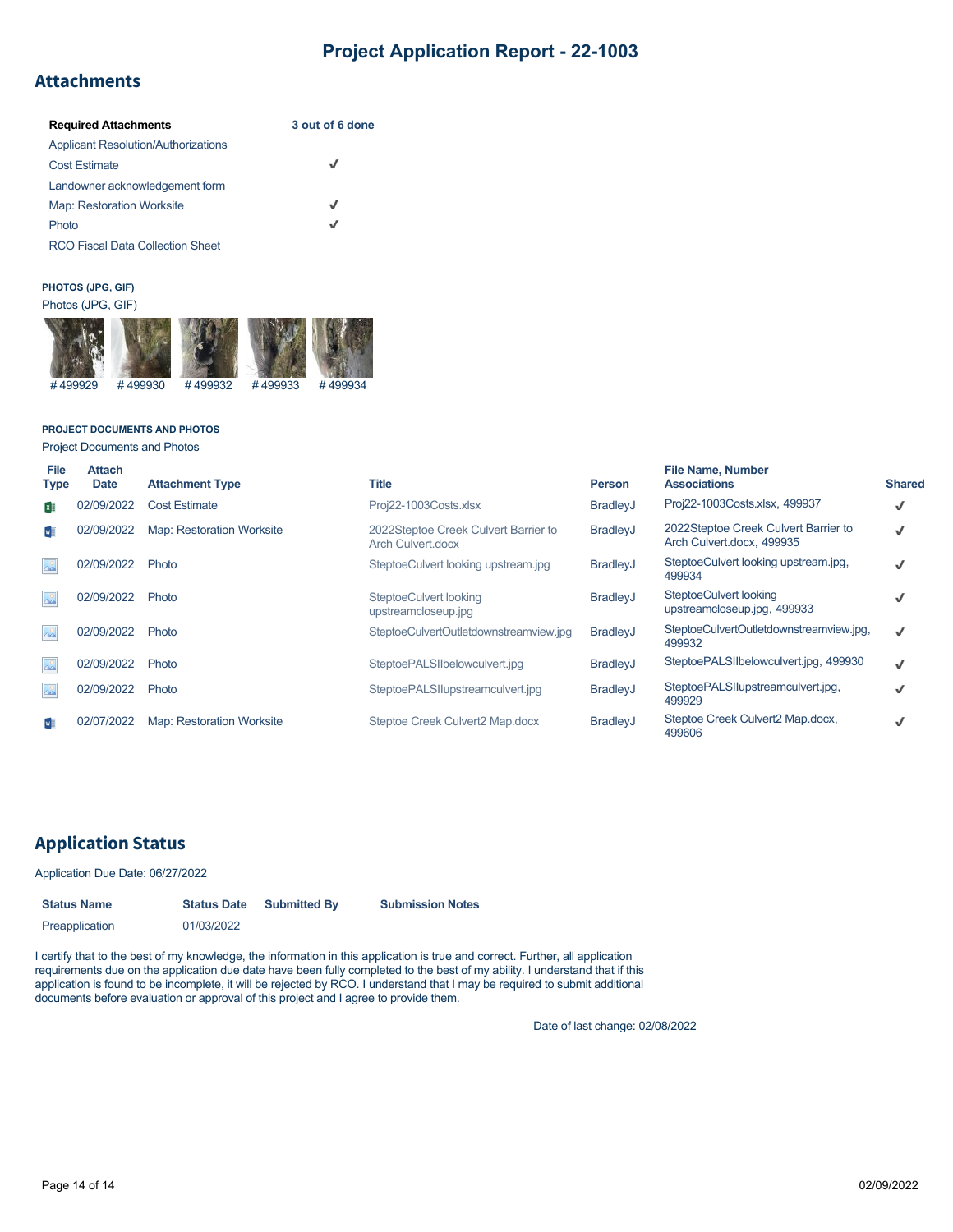# **2022 Snake River Salmon Recovery Board Project Application**

# **Letter of Intent**

# **Steptoe Creek Partial Culvert Barrier to Arched Culvert**

The Palouse Conservation District will be working with Steptoe Creek landowner and Whitman County Road Department to remove a second culvert barrier on Steptoe Creek Road and replace with an arched culvert. This partial barrier is located upstream of the previously completed Steptoe Creek Perched Culvert Replacement – RCO 15-1309 and the same partners will be working on the proposed project.

This project will benefit the Asotin Creek population of A-run summer steelhead and by removing this culvert barrier both juvenile and adult steelhead will have access to an additional 4 miles of mainstem Steptoe Creek.

## **History:**

Steptoe Creek is a second order stream that drains into the Snake River 6 miles west of Clarkston on the Whitman County side. Originally there was about ~1.5 miles of CREP eligible stream on Steptoe due to a complete steelhead passage barrier with a perched culvert on Steptoe Canyon Road. 14 acres have been enrolled in the CREP program up to the bridge, so all the CREP eligible stream miles in Steptoe are currently under a CREP contract.

Steptoe Creek has document summer steelhead use and is an important stock that makes up the Asotin Creek summer steelhead population that is listed under the Endangered Species Act. With this designation improving riparian habitat and factors limiting steelhead production in Steptoe Creek is a priority listed in the *Snake River Salmon Recovery Plan.* Lack of riparian habitat, suitable resting and rearing pools and woody debris are listed as factors limiting steelhead production in Steptoe Creek.

The Palouse Conservation District in cooperation with the landowner and Whitman County Road Department submitted an RCO Salmon Grant #14-1914 Steptoe Creek Perched Culvert Design & Assessment, this resulted in RCO #15-1309 Steptoe Creek Perched Culvert Replacement grant, which removed the complete barrier with a full span bridge in 2017. This opened up 4.8 miles on the mainstem of Steptoe Creek and an additional 3.1 miles on Stuart Creek, which is a cold water, spring fed tributary to Steptoe. We are requesting to increase CREP eligible stream segments on the 4.8 miles of mainstem Steptoe and the 3.1 miles of Stuart Creek.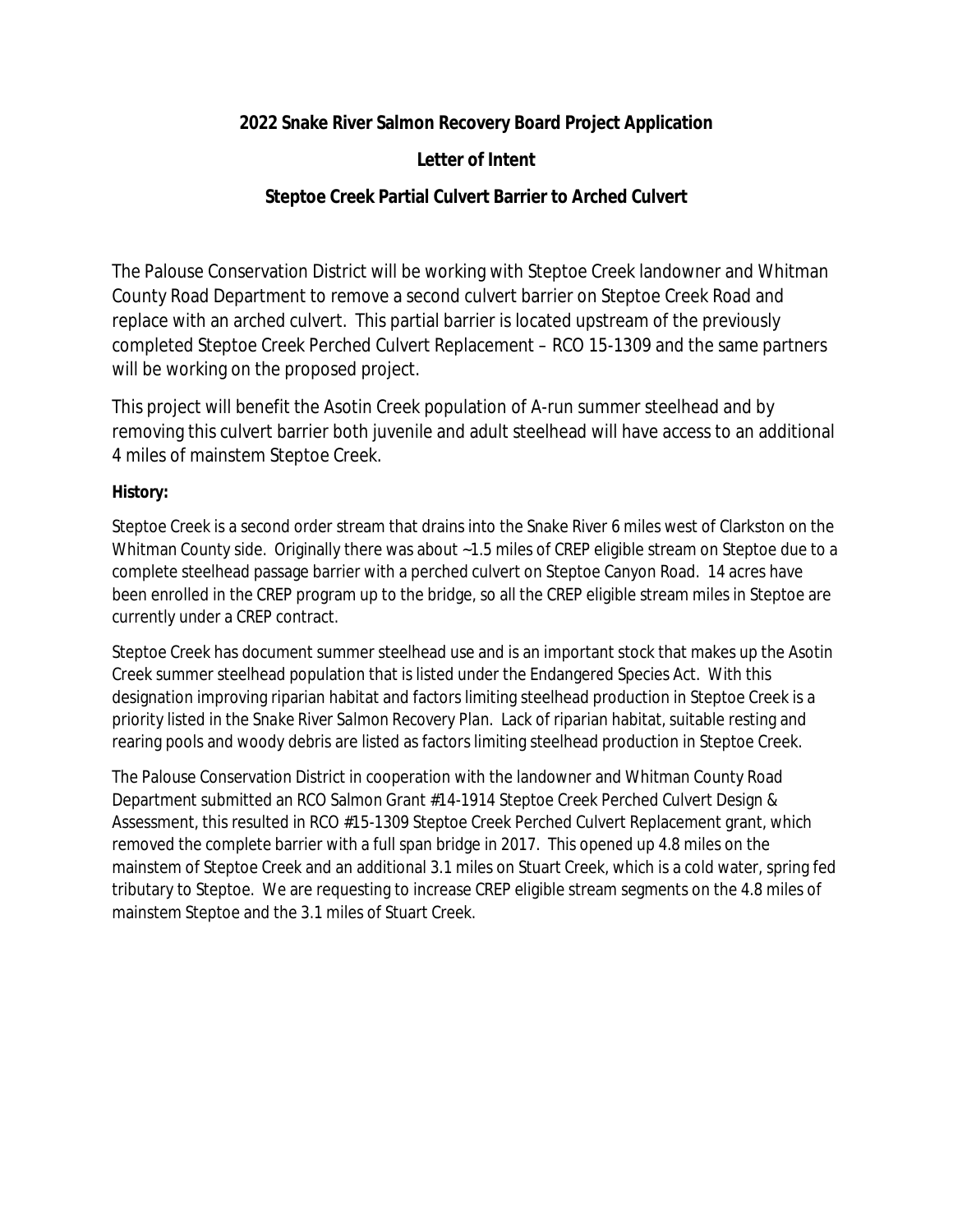

RCO #15-1309 Steptoe Creek Perched Culvert Replacement grant

Steptoe Creek Watershed with location of completed Perched Culvert and Culvert to Arched Culvert

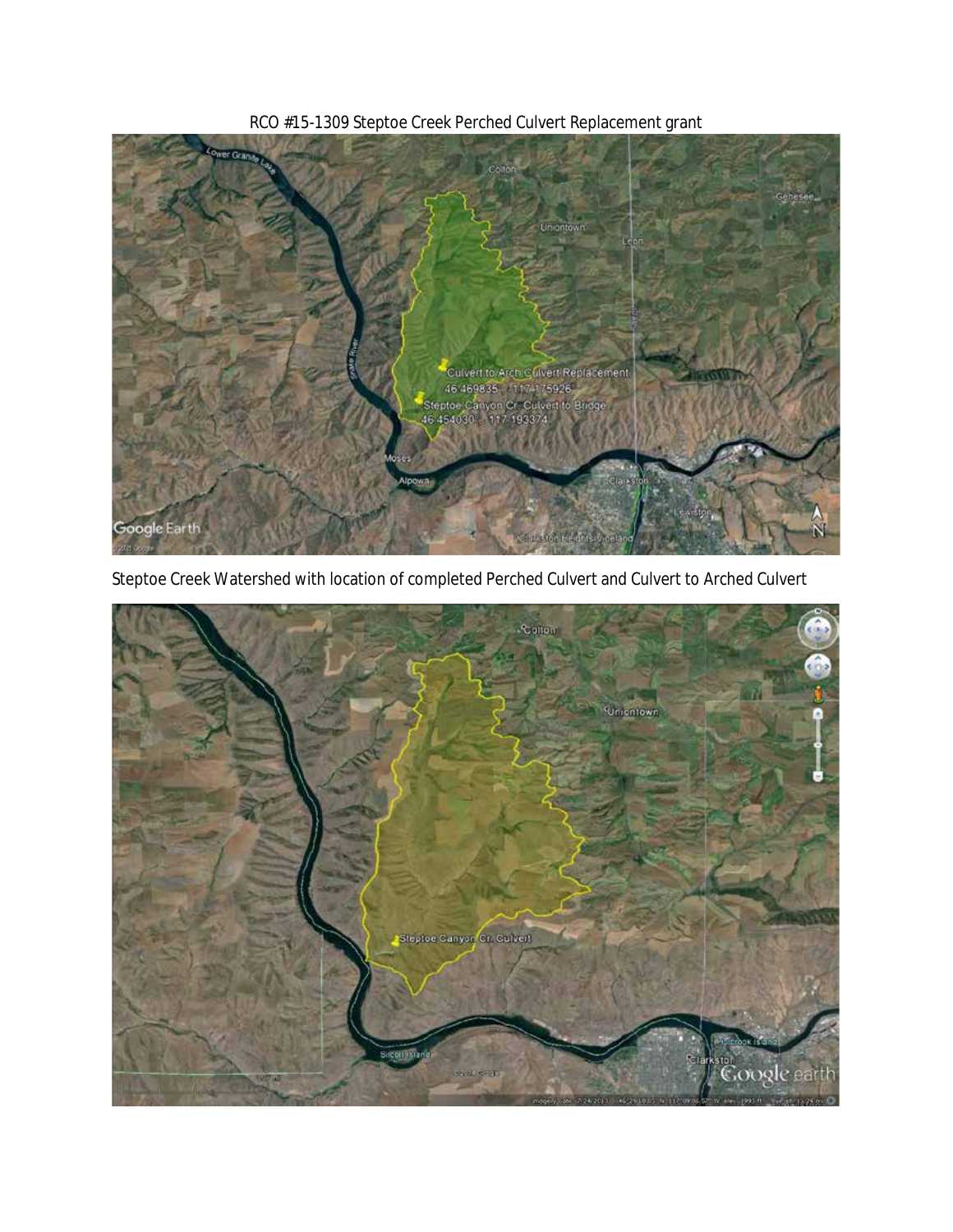Steptoe Creek Watershed with location of Perched Culvert & eligible CREP below complete barrier



Outlet of Perched Culvert before Bridge Installation

New Bridge on Steptoe Creek replacing the Perched Culvert



Downstream view of Bridge Replacement Project with steelhead passage barrier removed.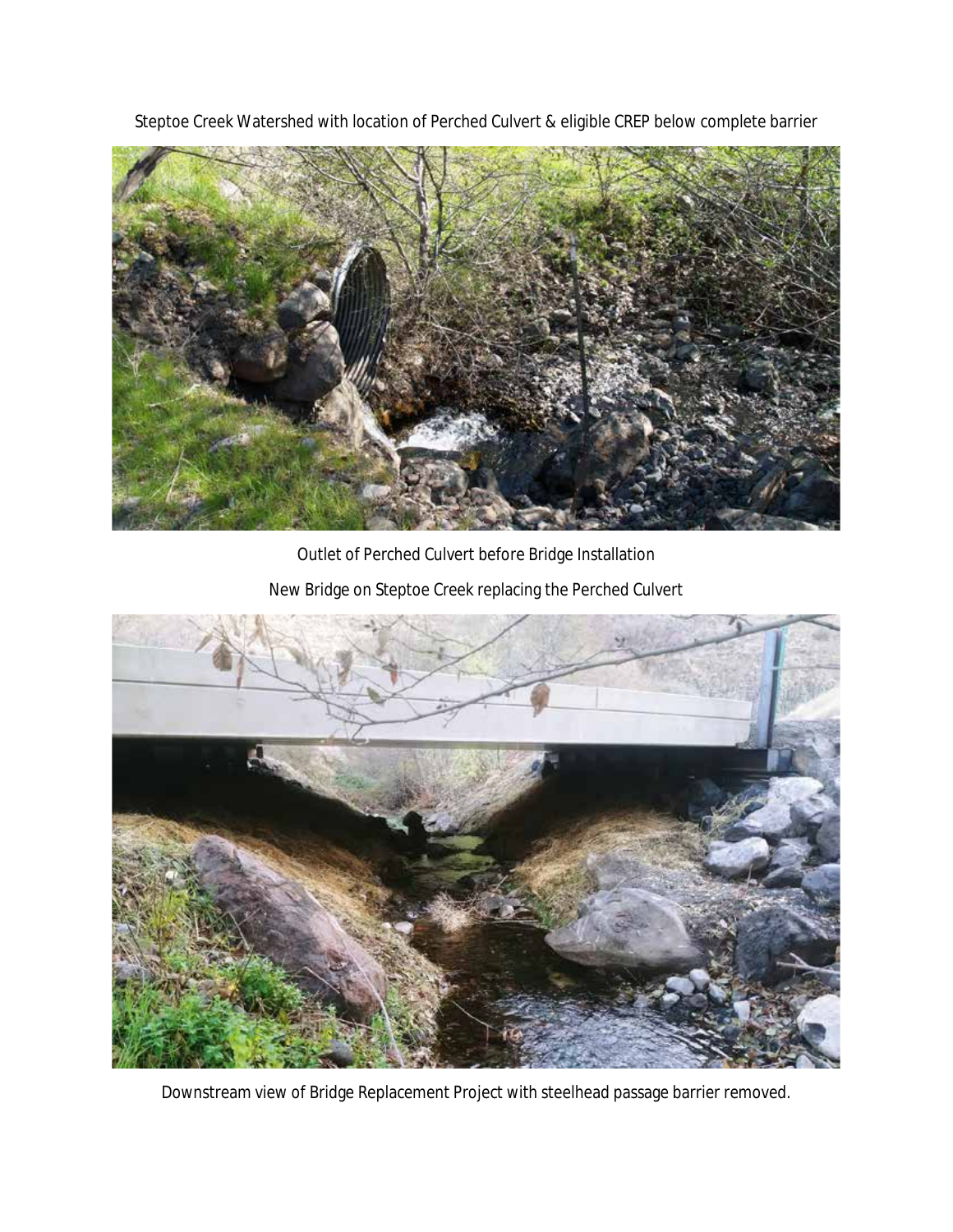After the barrier was removed, we implemented an instream project with RCO #18-202 Steptoe Creek Instream PALS Project just above the bridge.

Steptoe Creek Instream Habitat Rehabilitation

Project: RCO #18-2020

| <b>PALS Type</b>        | Count |
|-------------------------|-------|
| <b>Channel Spanning</b> | 5     |
| Bank Attached RL        | 47    |
| Bank Attached RR        | 78    |
| Mid-Channel             | 5     |
| Total                   | 135   |



Example of 5 different PALS structures above the bridge. Bridge would be in bottom left of above photo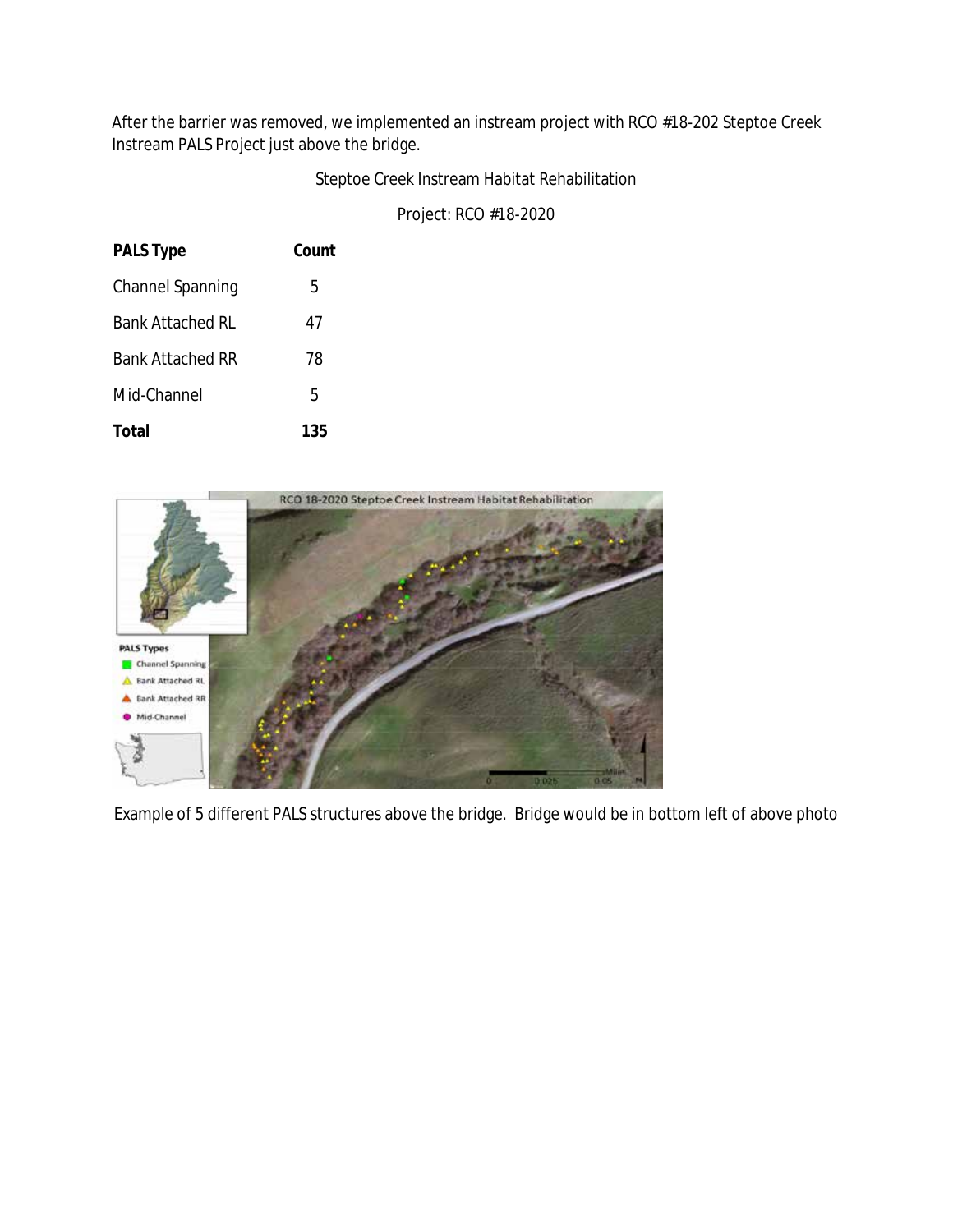